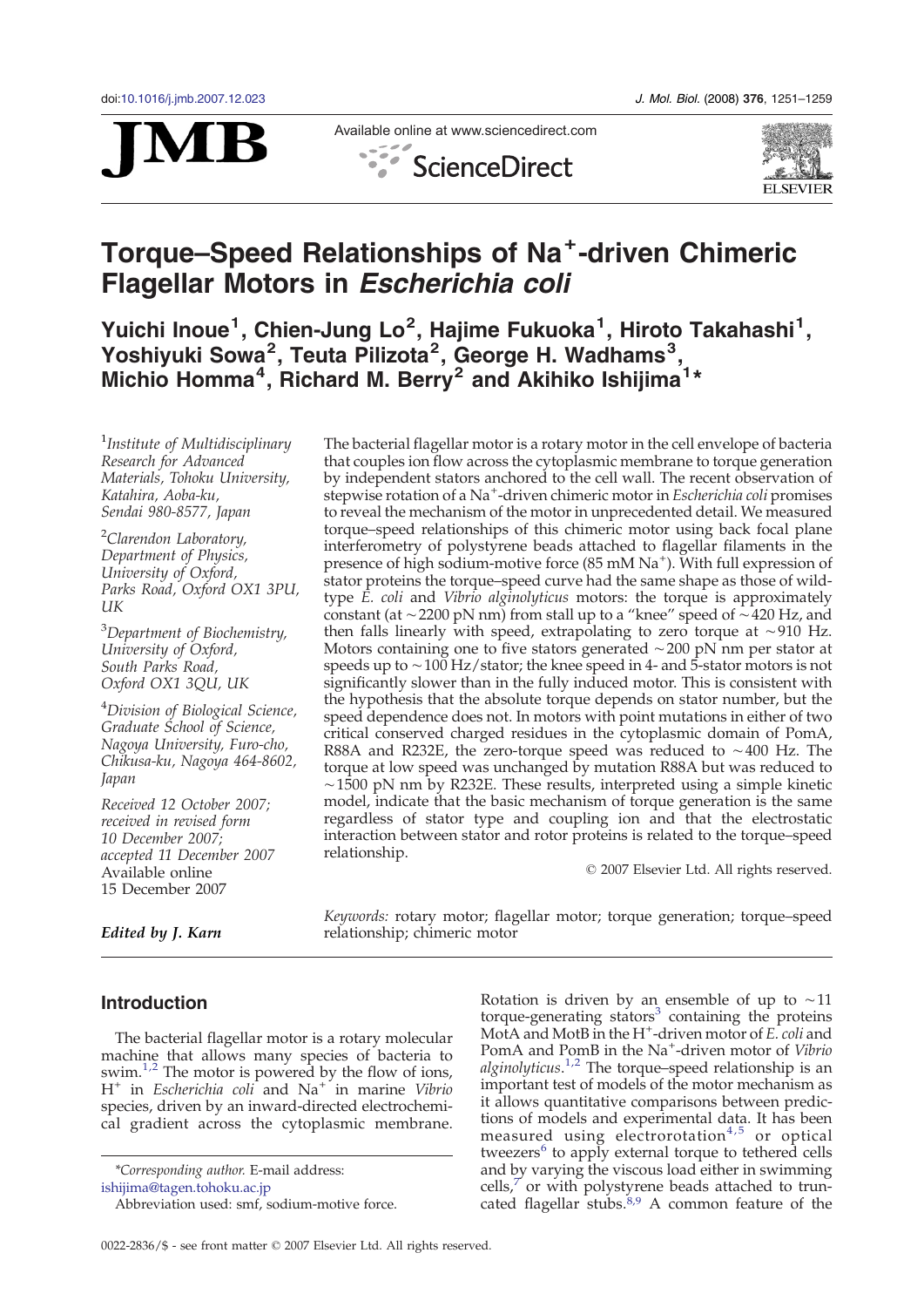torque–speed relationships of E. coli and V. alginolyticus is a sharp knee between a "plateau" of nearly constant torque at low speeds and a much steeper linear decrease of torque with speed at higher speeds. At room temperature the knee is at ∼175 Hz in E. coli and at ∼450 Hz in V. alginolyticus, and the zero-torque speeds are ∼350 and ∼700 Hz, respectively. In E. coli, the knee speed and zero-torque speed are temperature dependent, but the plateau torque is not.<sup>4,8</sup> Plateau torques appear to vary widely between species, from ∼3800 pN nm in *V. alginolyticus*, through  $∼1300$  pN nm in *E. coli* (in the most recent estimate[3\)](#page-7-0), down to ∼350 pN nm in Caulobacter crescentus[.](#page-7-0)<sup>[7](#page-7-0)</sup> Torque–speed curves have also been measured for E. coli motors containing low numbers of stators.[10](#page-8-0) Single-stator motors operated in the plateau regime up to the highest speeds measured,  $~\sim$ 100 Hz, and the knee speed in motors with two to five stators appeared to be the same as in motors with a full stator complement. In C. crescentus, motors operated in the plateau regime up to the highest speeds measured, ~320 Hz[.](#page-7-0)<sup>[7](#page-7-0)</sup> The knee typically corresponds to the speed at which the output power of the motor is maximum. Different values of knee speed and plateau torque in different species may reflect different modes of swimming or different ionmotive forces, whereas the common shape of the torque–speed curve probably indicates that the basic mechanism of the motor is the same in all species.

A recent breakthrough in experimental investigations of the flagellar motor was the observation of 26 angular steps per revolution in the rotation of a Na<sup>+</sup>driven chimeric motor in E. coli with a stator composed of PomA from V. alginolyticus and the PomB/ MotB fusion protein, PotB.<sup>[11](#page-8-0)</sup> The ability to control the speed of the chimeric motor via the sodiummotive force (smf), which is less tightly constrained in E. coli than the proton-motive force, is likely to make it an important tool in future investigations of the mechanism of the flagellar motor. Therefore, it is important to characterize its mechanical properties, such as the torque–speed relationship.

Electrostatic interactions that are important for motor rotation in E. coli have been demonstrated between two conserved charged residues in the cytoplasmic domain of MotA (Arg90 and Glu98) and conserved charged residues in the rotor protein FliG.[12](#page-8-0) The corresponding residues in PomA (Arg88 and Glu96) are less important in *V. alginolyticus*,<sup>[13,14](#page-8-0)</sup> but regain their importance when PomA is part of the chimeric PomA/PotB stator in *E. coli*.<sup>[15](#page-8-0)</sup> Furthermore, PomA contains additional charged residues, such as Arg215 and Arg232 in the cytoplasmic domain, which appear to be important for rotation of Na<sup>+</sup>-driven motors.<sup>[15](#page-8-0)</sup> Measuring the torque–speed relationships of a range of mutants in these cri132#?>tical residues will allow detailed inferences to be made about their effect on the rotor–stator interactions that underlie torque generation in the flagellar motor.

In this study we measured torque–speed relationships of the  $\rm \dot{Na^{+}}$ -driven chimeric Pom $\rm \dot{A}$ /PotB motor in E. coli. The torque–speed relationship with a full complement of stators was the same shape as those

of wild-type H<sup>+</sup>- and Na<sup>+</sup>-driven motors, with a plateau torque close to that of the E. coli motor and knee and zero-torque speeds close to those of the V. alginolyticus motor. Torque–speed relationships with low numbers of stators were consistent with previous measurements of the E. coli motor. We also obtained the first torque–speed curves of motors containing mutations in critical charged residues, demonstrating that these mutations affect the knee and zero-torque speeds and the plateau torque in different ways.

## **Results**

## Torque–speed relationship with full induction of stator proteins

We measured the speed of polystyrene beads attached to truncated flagellar filament stubs using back focal plane interferometry as described else-where.<sup>[10](#page-8-0)</sup> The torque generated by the motor can be estimated as  $\hat{M} = (\check{f}_b + \check{f}_f)\omega$ , where  $f_b$  and  $f_f$  are rotational frictional drag coefficients of the bead and the filament stub, respectively, and ω is angular velocity.  $f_b$  can be estimated as  $f_b = 8\pi \eta {r_b}^3 + 6\pi \eta {r_b} {r_r}^2 =$  $g_b\eta$ ,<sup>[10](#page-8-0)</sup> where  $r_b$  and  $r_r$  are the radius and the rotational eccentricity of the bead,  $\eta$  is the viscosity of the medium and  $g<sub>b</sub>$  collects all parameters other than  $\eta$  that affect  $f<sub>b</sub>$ . Assuming no change of orientation of bead and filament with motor speed[,](#page-7-0)<sup>[3](#page-7-0)</sup>  $g<sub>b</sub>$  is a constant for each bead on a particular motor. Because the length and orientation of the filament stub is unknown, we need to estimate  $f_f$  to obtain an accurate estimate of M. [Figure 1a](#page-2-0) shows the speed versus time of a 0.36-μm bead attached to a chimeric motor with full induction of stator proteins, in motility buffer with concentrations  $0-13\%$  (w/v) of the viscous agent Ficoll.<sup>[8](#page-7-0)</sup> As the Ficoll concentration increased, the speed decreased from ∼600 to ∼120 Hz. The speed recovered when the medium was exchanged back to motility buffer without Ficoll, indicating that the motor was not permanently altered by the medium exchanges. [Figure 1b](#page-2-0) shows preliminary estimates of the torque versus speed using the equation  $M=f_b\omega$ , which underestimates  $\tilde{M}$  due to the neglect of  $f_f$ . The filled square shows the preliminary estimate from fifteen  $1$ - $\mu$ m polystyrene beads and no Ficoll; the other points are from five different 0.36-μm beads and various Ficoll concentrations as in [Fig. 1](#page-2-0)a. All estimates for a given bead underestimate the true torque by the same factor,  $R=f_b/((f_b+f_f)=g_b/(g_b+g_f)$ , where  $f_f=g_f\eta$  and the geometric factor for filament drag,  $g_f$  is assumed to be constant. A value of  $g_f$  can be obtained by equating the plateau torques measured at low speed by 1-μm beads without Ficoll and by 0.36-μm beads with 13% Ficoll:

$$
(g_{b1} + g_f)\eta_1 \omega_1 = (g_{b2} + g_f)\eta_2 \omega_2, \tag{1}
$$

where  $g_{b1}$  and  $g_{b2}$  are the geometric factors of 1- and 0.36-μm beads,  $\eta_1$  (=9.86 × 10<sup>-4</sup> Pa s) and  $\eta_2$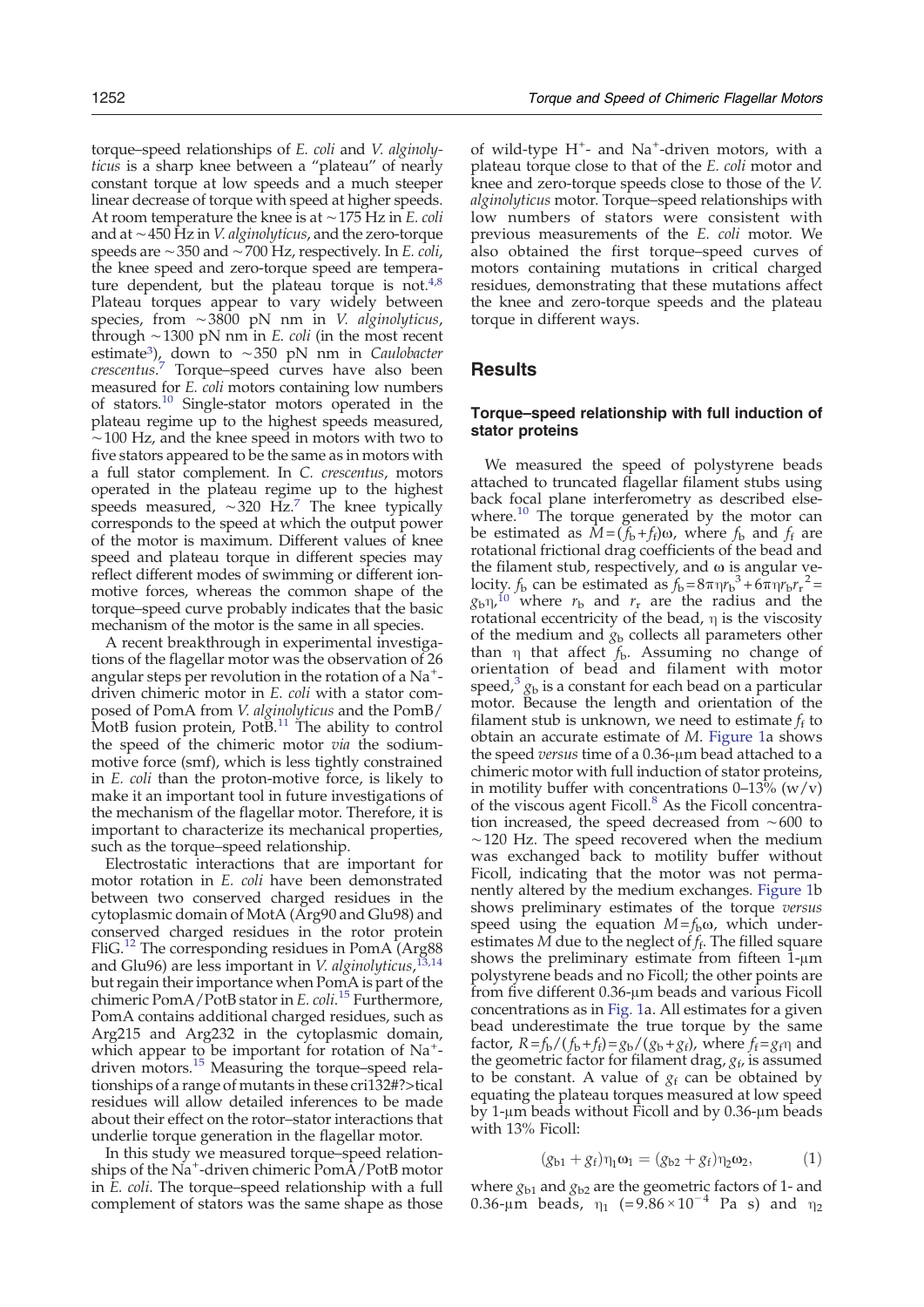<span id="page-2-0"></span>

Fig. 1. Torque–speed relationships with fully induced stators. (a) Speed versus time of a single chimeric motor measured using a 0.36-µm (diameter) bead in media containing  $0-13\%$  (w/v) of the viscous agent Ficoll. (b) Preliminary torque estimates versus speed, neglecting the contribution of filament drag, using fifteen 1-μm beads without Ficoll (squares, mean  $\pm$  SD) and  $\bar{5}$  individual 0.36-µm beads in 0%, 2%, 3%, 4%, 5%, 6%, 7%, 9% and 13% Ficoll (one symbol for each bead). (c) Corrected torque versus speed, using the method described in the text. The average filament drag coefficient without Ficoll was estimated as  $0.80 \pm 0.20$  pN nm s/rad (mean $\pm$ SD). The torque–speed curve was fitted by two straight lines with an intersection at 421 Hz. (d) Comparison of the torque–speed relationships of different flagellar motors, estimated using four different bead sizes without Ficoll. Measured speeds and estimated torques of chimeric motors (circles) and the H<sup>+</sup>-driven *E. coli* motor (squares), using the average filament drag coefficient from (c) (mean ± SD). Continuous line: the fitted line for the chimeric motor in (c). Dotted line: published torque–speed relationship, $8$  assuming the zero-speed torque is similar to the torque with 1-μm beads. Dashed line: published torque–speed relationship for V. alginolyticus motors.<sup>[9](#page-8-0)</sup> Beads (10–18) of each size were measured for each motor.

 $(= 8.18 \times 10^{-3}$  Pa s) are viscosities at 0% and 13% Ficoll, and  $\omega_1$  and  $\omega_2$  are speeds measured with 1μm beads without Ficoll and 0.36-μm beads with 13% Ficoll, respectively. Rearranging Eq. (1) gives

$$
g_f = \frac{g_{b2}\eta_2\omega_2 - g_{b1}\eta_1\omega_1}{\eta_1\omega_1 - \eta_2\omega_2}.
$$
 (2)

We used the data shown in Fig. 1a and b to estimate  $g_f$  separately for each of the five 0.36-µm beads measured with Ficoll  $[\omega_1 = 84.0 \pm 6.5 \text{ Hz}, g_{b1} = (4.09 \pm 1.0 \text{ Hz})$  $(0.49) \times 10^9$  nm<sup>3</sup>, five separate pairs of values of  $\omega_2$ and  $g_{\text{b2}}$ ). The average value was  $g_{\text{f}}$  = (1.29 ±0.32) × 10<sup>8</sup> nm<sup>3</sup>, comparable to  $g_{b2}$  values, and the corresponding R values for the 0.36-μm beads ranged from 0.59 to 0.74 with average  $0.64 \pm 0.06$  (mean  $\pm$  SD). For 1-μm beads we found  $R = 0.97 \pm 0.01$ ; the filament drag is very small compared to the drag of 1-μm beads. Figure 1c shows corrected torques equal to the preliminary torques divided by R, using the same symbols as in Fig. 1b. The corrected torque– speed relationship was fitted by two straight lines,

following previous reports of the flagellar motor torque–speed relationship, $8.9$  $8.9$  $8.9$  with a maximum torque of ∼2200 pN nm, a zero-torque speed of  $\sim$ 910 Hz and a knee speed of ~420 Hz.

Rotational speed of the chimeric motor was also measured with four different sizes of beads without Ficoll. In Fig. 1d, torque was calculated by  $M=$  $(f_b+f_f)\omega$ , using the average value of  $g_f$  (above) to estimate  $f_f = 0.80 \pm 0.20$  (pN nm s/rad) for all bead sizes. The torque–speed relationship measured in this way (circles) was consistent with the fitted line of Fig. 1c (continuous line), validating this simpler method. Further validation was obtained by comparing the torque–speed curve of the wild-type E. coli motor measured using the same method (Fig. 1d, squares) to published results (dotted line). $8$ 

#### Torque–speed relationships with low numbers of stators

[Figure 2](#page-3-0) shows the speed versus time of motors attached to beads of diameter 1, 0.55 and 0.36 μm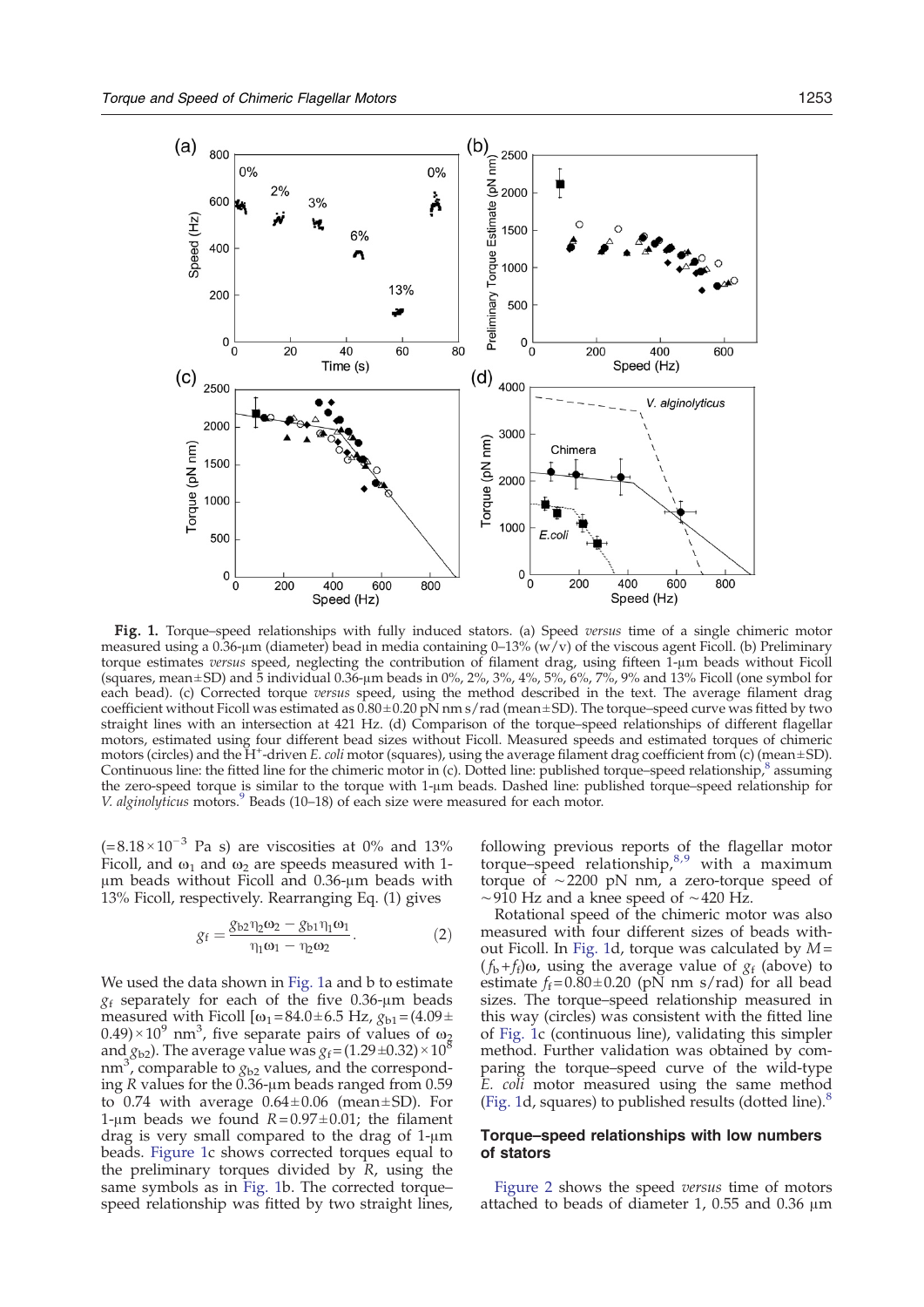<span id="page-3-0"></span>

Fig. 2. Resurrection experiments. Speed versus time (left) and speed histograms (right) for individual 1- (a), 0.55- (b) and 0.36-μm (c) beads attached to chimeric motors after induced expression of stator proteins.

(Fig. 2a, b and c, respectively), following the induction of stator proteins. Speed increments correspond to successive incorporation of torquegenerating stators, a process known as "resurrection."[3,10,16](#page-7-0) Speed levels during resurrection were obtained by fitting a multiple Gaussian distribution to speed histograms (Fig. 2a–c, right) and plotting against level number in Fig. 3a. With 0.55- and 1-μm beads, the speed increased linearly with speed level (Fig. 3a, filled triangles and circles), extrapolating to the fully induced speed at approximately level 11 (open triangle and circle). This confirms that the chimeric motor, like the  $H^+$ -driven wild-type motor, can contain up to  $\sim$  11 torque-generating units<sup>[3](#page-7-0)</sup> and

that each generates the same torque at speeds below the knee. With 0.36-μm beads, the speed increase was almost linear for 1-5 levels (filled squares), but a saturating fit was required to include the measured fully induced speed at level 11 (open square). Assuming that the number of stators in a fully induced motor does not depend on bead size, this result is consistent with the measured reduction in motor torque at speeds above the knee at ∼420 Hz. Figure 3b shows torque–speed relationships of



Fig. 3. Torque–speed relationships with low numbers of stators. (a) Speed versus level number from resurrection traces (filled symbols). Speeds (mean ± SD) were from multiple-Gaussian fitting of speed histograms (Fig. 2, right) of 6–15 resurrections with each bead size 1  $\mu$ m (circles), 0.55 μm (triangles), and 0.36 μm (squares). Speeds of fully induced motors with the same bead sizes (open symbols) are shown at level 11, which assumes that the number of torque-generating units at full induction is ∼11. Dashed lines are linear fits except for 0.36-μm beads, where the Michaelis–Menten equation is used. (b) Torque–speed relationships of motors with 1–5 stators (filled squares, open squares, filled triangles, open triangles and diamonds, respectively) calculated using the data of (a) and the filament drag coefficient in [Fig. 1c](#page-2-0). The torque–speed relation for fully induced motors is reproduced from [Fig. 1d](#page-2-0) for comparison (filled circles). Dashed lines are drawn at intervals of 200 pN nm to guide the eye.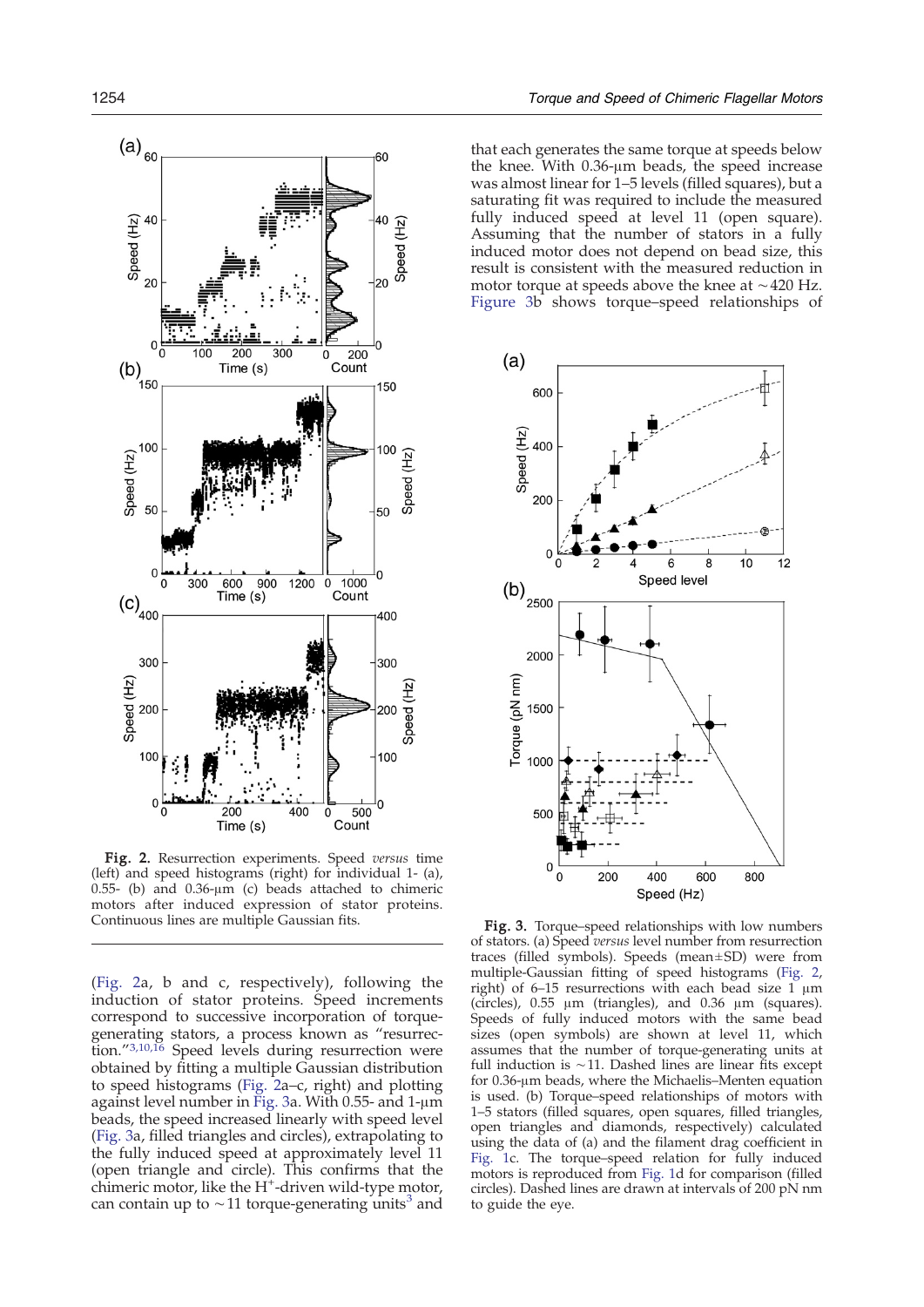<span id="page-4-0"></span>motors with one to five stators (filled squares, open squares, filled triangles, open triangles and diamonds, respectively) calculated using the data of [Fig. 3a](#page-3-0) and the method of [Fig. 1d](#page-2-0). The torque– speed relation for fully induced motors is reproduced from [Fig. 1](#page-2-0)d for comparison (filled circles). Torque increased in proportion to the number of stators, and for each stator number torque was approximately constant over the range of measured speeds, up to ∼100 Hz per stator. Note in particular that the knee speed in four- and five-stator motors is not significantly slower than in the fully induced motor.

## Torque–speed relationships of motors with PomA mutations

Conserved arginines at positions 88 and 232 in the cytoplasmic domain of PomA have been shown to be important for torque generation in the chi-meric motor.<sup>[15](#page-8-0)</sup> Their approximate locations are illustrated in Fig. 4a, which also indicates putative interactions with charged residues on FliG. R88 corresponds to the conserved residue R90 in E. coli MotA; R232 is a charged residue near the C-terminus of PomA with no corresponding residue in E. coli. Chimeric motors with the point mutations R88A or R232E in PomA were reported as totally deficient in swarming on soft agar and weakly swimming in liquid media.<sup>[15](#page-8-0)</sup> We repeated these experiments using the host strain RP6894 in which motAmotB is deleted and flagellar filament and rotor proteins are wild type.<sup>[17](#page-8-0)</sup> Our results were the same as those reported previously except we found that R88A showed normal rather than weak swimming (Fig. 4b), perhaps as a consequence of expressing FliG from the chromosome rather than from a plasmid as in the previous work.<sup>[15](#page-8-0)</sup> Figure 4c shows torque–speed curves for chimeric motors with fully expressed PomA, either wild type (circles) or with mutations R88A (triangles) or R232E (squares). The method and filament drag coefficients are the same as for [Fig. 1d](#page-2-0), but the host strain is different. Sticky flagellar filaments were expressed from plasmid pYS11 in host strain YS34 in the experiments of [Figs. 1](#page-2-0)–3, but from the chromosome in host strain JHC36 in the experiments of Fig. 4c. The torque–speed relationship of the wild-type PomA motor reconstituted in JHC36 (Fig. 4c, circles) was indistinguishable from that of the same motor in YS34 [\(Fig. 1](#page-2-0)d), demonstrating that this change of host strain does not alter the motor. At low speeds the mutation R232E reduces the torque to ∼65%, whereas R88A causes little change. At high speeds both mutations reduce the torque substantially and the zero-torque speed is reduced from ∼910 to ~400 Hz. These results indicate that both mutations slow the mechanism of the motor and that R232 has an additional effect in reducing the torque at low speeds. The lines in Fig. 4c are torque–speed curves predicted by a simple kinetic model for the wild-type and mutant motors (see Discussion).



Fig. 4. Chimeric motors with point mutations in PomA. (a) A sketch of the topology of PomA and PotB, showing the locations of conserved charged residues R88 and R232 in PomA and putative interactions with the rotor protein FliG. (b) Swimming of cells with PomA point mutations. Chimeric stators with no mutation, R88A, or R232E in PomA were expressed in RP6894, a strain with normal flagellar filament and rotor. Fractions of cells swimming (mean  $\pm$  SD, left axis) are shown as bars, speeds of swimming cells (mean $\pm$ SD, right axis) as circles. (c) Torque–speed relationships. The same PomA variants as in b were expressed in JHC36, a strain with sticky flagellar filaments expressed from the chromosome. Torque-speed curves were measured using the method and filament drag coefficients of [Fig. 1d](#page-2-0). Circles, chimeric motor; triangles, chimeric motor with R88A; squares, chimeric motor with R232E. Speeds were measured in 10–20 cells from two to three separate cultures. Fitted lines are torque–speed curves predicted by a simple kinetic model ([Fig. 5](#page-6-0) and [Table 1](#page-6-0)). For PomA-R88A the three parameter sets of [Table 1](#page-6-0) gave indistinguishable fits, so only the fit for the parameters in the rightmost column is shown (dashed line). For PomA-R232E, fits with reduced numbers of ions  $(N, \text{dotted line})$  or reduced membrane potential ( $\Delta\Psi$ , dashed line) are shown.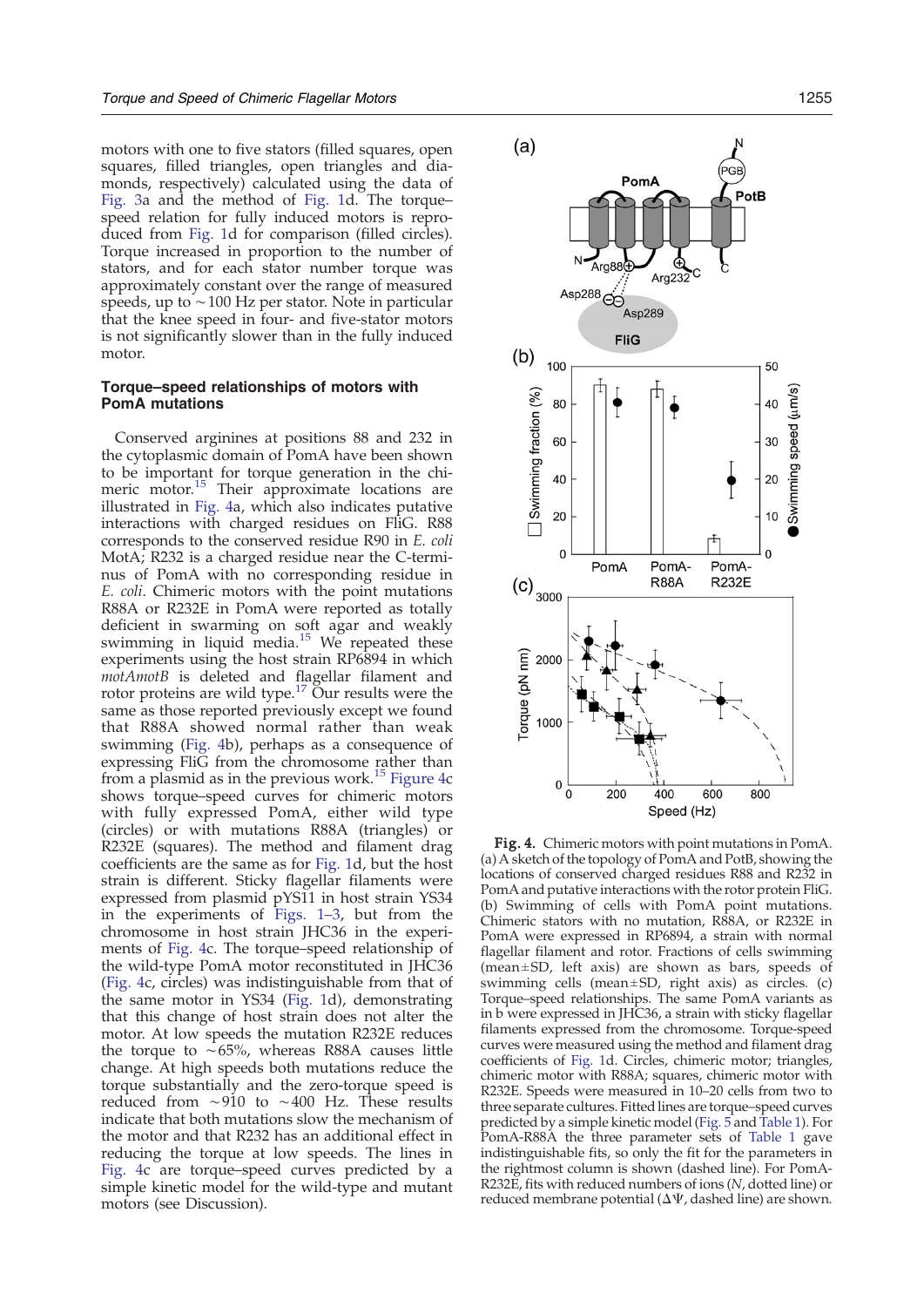# **Discussion**

The torque–speed relationship of the chimeric motor has the same shape as those of the wild-type motors of E. coli and V. alginolyticus ([Fig. 1d](#page-2-0)), suggesting that all three motors share the same basic mechanism for torque generation. In particular, our Ficoll experiments demonstrate that the Na<sup>+</sup>-driven chimera shows the same sharp knee [\(Fig. 1](#page-2-0)c) between the plateau and high-speed domains as the  $H^+$ -driven E. coli motor, a feature that is not easily predicted by models of the motor mechanism.<sup>[5](#page-7-0),[18](#page-8-0)</sup> The Na<sup>+</sup>-driven motors are faster, with knee and zero-torque speeds approximately double those of the  $H^{\ddagger}$ -driven motor, which is further slowed when  $H^+$  is replaced by deuterium.<sup>[19](#page-8-0)</sup> These observations suggest that the rate-limiting step in the mechanochemical cycle of torque generation at low load is related to ion transfer.

The plateau torque of the chimera was ∼2200 pN nm, compared to ∼3800 and ∼1500 pN nm for V. alginolyticus and E. coli motors, respectively [\(Fig.](#page-2-0) [1d](#page-2-0)). The values for the chimera and E. coli motors are consistent with previous results using  $1$ -μm beads.<sup>[3](#page-7-0)</sup> Considering the balance between input energy (number of ions  $\times$  ion-motive force) and output work ( $2\pi \times$  torque), the minimum number of ions required per revolution of the E. coli motor was previously estimated as  $38 \pm 11$  $38 \pm 11$  per stator[.](#page-7-0)<sup>3</sup> A similar calculation using the measured smf in E. coli  $(-187 \text{ mV}^{20})$  $(-187 \text{ mV}^{20})$  $(-187 \text{ mV}^{20})$  yields a similar result for the chimeric motor  $(42 \pm 4)$  per stator). The plateau torque reported for *V. alginolyticus* is 1.7 times larger than that of the chimeric motor, which is difficult to explain. Excluding the possibility of experimental error, we might speculate that the diameter of the motor is larger, which would increase both the number of stators and the number of ions used per stator per revolution (presumably proportional to the periodicity of the rotor). Increasing both of these numbers, and also the smf, by a factor of 1.2 would account for the larger torque compared to E. coli. The chimeric motor has been observed to take 26 steps per revolution when driven by a presumed single stator at low smf. $^{11}$  $^{11}$  $^{11}$  Thus, it is just possible within the limits of experimental error that a single ion might drive a single step of this size in the chimera and E. coli motors, but the V. alginolyticus motor would need either to take smaller steps or to use more ions per step. If all three types of motors do indeed use two or more ions per step, then the increased torque of the V. alginolyticus motor could be explained by greater efficiency, although it seems unlikely that the E. coli motor would be less than half as efficient as that of V. alginolyticus. The additional motor proteins, MotX and MotY, in V. alginolyticus might have some role to play, but these questions will only be resolved with further experimental investigation.

Our measurements of torque and speed in resurrection experiments are consistent with previous results using the  $E.$  coli motor:<sup>[10](#page-8-0)</sup> the shape of the torque–speed curve appears to be independent of stator number. Thus, it appears that in the chimera,

as previously inferred for the wild-type motor, the stators work with a high duty ratio and there exists a rate-limiting step in the mechanochemical cycle of each stator that cannot be speeded up by the torque transmitted from other stators via the rotor.

Our measurements of torque–speed curves of single flagellar motors with mutations in critical charged residues of PomA represent an improvement over the swarming and swimming assays that are used to discover and classify these mutations.<sup>[15](#page-8-0)</sup> Swarm assays are dependent upon growth and chemotaxis<sup>[21](#page-8-0)</sup> and the relationship between swimming and motor rotation is complicated by the formation of flagellar bundles in E. coli.<sup>[22](#page-8-0)</sup> The mutations R88A and R232E leave the shape of the torque–speed curve essentially unchanged, although the slope in the plateau region may be steeper, and the ratio of knee- to zero-torque speeds larger, than with wild-type PomA. Both mutations reduce the zero-torque speed to ∼400 Hz, indicating that they slow the rates of transitions in the mechanochemical cycle. R232E also reduces the plateau torque to about ∼65%. Several explanations for this are possible. Perhaps the simplest is that the number of stators in a fully induced motor is reduced by this mutation, indicating a role for R232 in stator assembly. Independent evidence for a connection between torque generation and stator assembly already exists: stators detach from the motor when it is stopped by de-energization[.](#page-8-0)<sup>[11](#page-8-0),[23](#page-8-0),[24](#page-8-0)</sup> However, our preliminary experiments with expressing low levels of stators suggest that the motor can be equipped with 11 R232E chimeric stators and the speed per stator is reduced by R232E mutation (data not shown). Thus, alternatives other than stator number may be required for the explanations. It is possible that the coupling ratio (fewer ions per revolution) or efficiency (ion flow without torque generation) could be altered, for example, by slippage between the rotor and stator, or the smf could be reduced because ion leakage through the mutant: expression of chimeric stators has been shown to increase the internal  $Na<sup>+</sup>$  concentration in E.  $\text{coli},^{25}$  $\text{coli},^{25}$  $\text{coli},^{25}$  indicating that the ion flux through a chimeric motor is sufficient to alter the smf in E. coli. Further experiments will be needed to distinguish between these alternatives.

We used a simple kinetic model of the motor mechanism to calculate torque–speed curves for comparison to the data. The kinetic scheme of the model, which was originally proposed by Iwazawa *et al.*<sup>[26](#page-8-0)</sup> and was used to fit the  $\hat{V}$ . *alginolyticus* data,<sup>[9](#page-8-0)</sup> is reproduced in [Fig. 5](#page-6-0). Rate constants  $k_1-k_4$  describe  $N\bar{a}^+$  exchange with the external and cytoplasmic media,  $k_0$  a conformational change that changes which side of the membrane accesses the  $N\ddot{a}^+$ binding site, and  $k_A$ ,  $k_B$  the equivalent conformational change with  $Na<sup>+</sup>$  bound. The model assumes that the conformational change with  $Na<sup>+</sup>$  bound is entirely responsible for tight coupling between charge translocation across the membrane and rotation, so that only the rate constants  $k_A$  and  $k_B$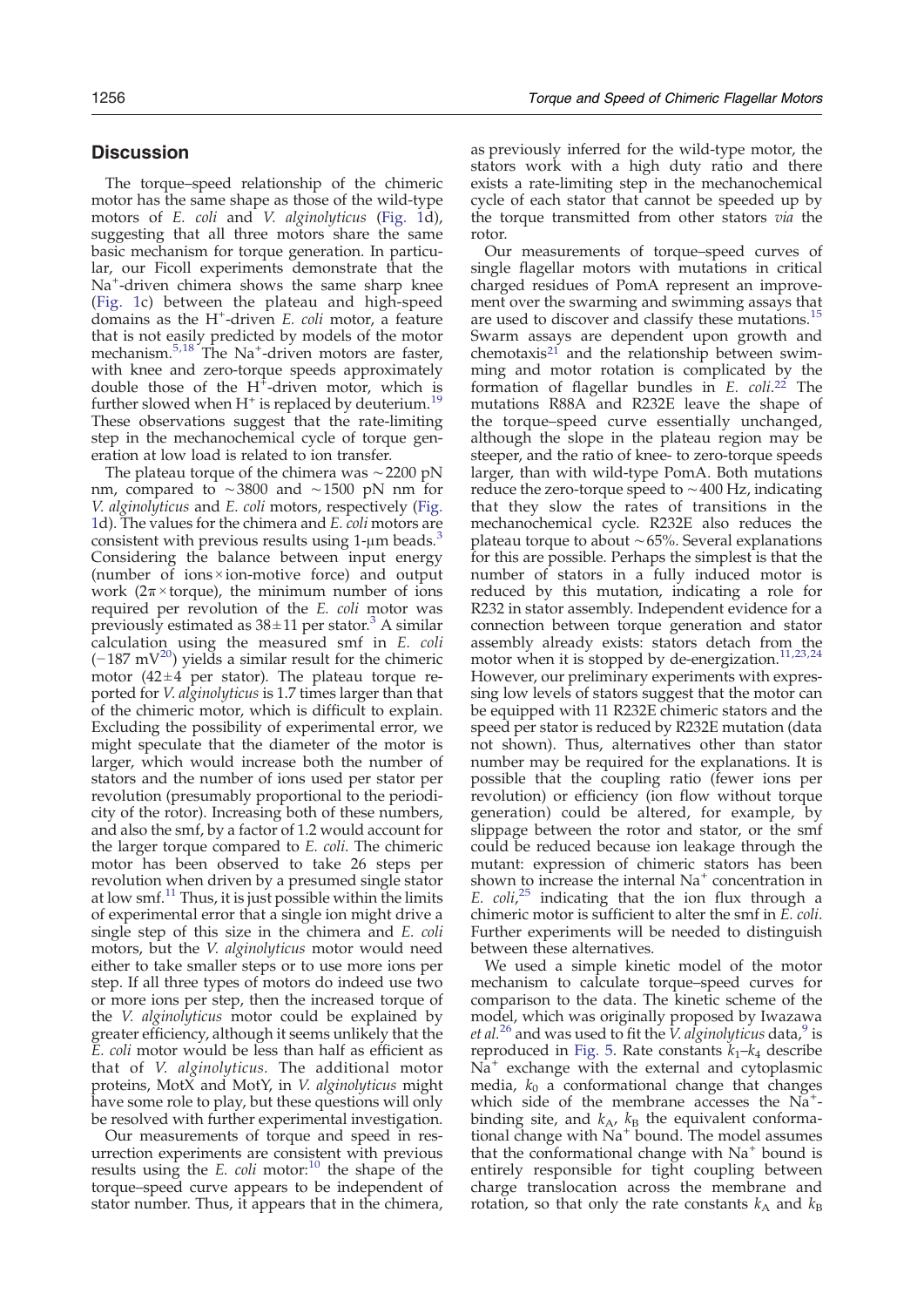<span id="page-6-0"></span>

**Fig. 5.** A simple kinetic model of the mechanochemical cycle of torque generation<sup>[9](#page-8-0),[26](#page-8-0)</sup> was used to understand the effect of mutation on the torque–speed relationship of the chimeric motor. Parameters used to fit the data of [Fig. 4c](#page-4-0) are shown in Table 1. See the text for details.

depend upon membrane voltage  $(\Delta\Psi)$  and torque (M). For simplicity, these rate constants are defined as  $k_A = k_0 \exp[-(2\pi M/N + e\Delta\Psi)/2kT]$  and  $k_B = k_0 \exp$  $[(2\pi M/N + e\Delta\Psi)/2kT]$ , where k is Boltzmann's constant,  $e$  is the elementary charge,  $T$  is the absolute temperature and N is the number of ions coupled to each revolution of the motor. These expressions automatically satisfy detailed balance, which further requires  $(k_1k_4)/(k_2k_3)$  = 1. Thus, the model has five free parameters ( $N$ ,  $k_0$ , and any three out of  $k_1$ – $k_4$ ) in addition to M,  $\Delta \Psi$  and the internal and external Na<sup>+</sup> concentrations (Table 1).

Using the parameter values listed in Table 1, the model predicts torque–speed curves that capture the concave-down shape of the experimental results and the differences between the different PomA variants [\(Fig. 4](#page-4-0)c). Tight-coupled models of this type have not been able to predict the sharp knee in the torque– speed curve, $5$  but by virtue of their simplicity compared to more detailed models $^{18}$  $^{18}$  $^{18}$  they are a useful tool to understand the broad features of the torque– speed relationship. The reduced speed of motors with mutations can be fitted in three different ways:

## Table 1

by reducing rates of Na<sup>+</sup> binding and dissociation  $(k_1-k_4)$  15-fold (right column for PomA-R88A in Table 1, dashed line in [Fig. 4c](#page-4-0)), by reducing the rate of conformational changes  $(k_0)$  2.5-fold (middle column), or by reducing all rates  $(k_0-k_4)$  2.3-fold (left column). Thus, the electrostatic interaction between PomA and FliG affects the rate-limiting step in torque generation at low load, but we cannot distinguish between changes in ion binding and the rates of conformational changes without further measurements of torque–speed curves with different sodium concentrations and membrane voltages. The reduced plateau torque of the R232E mutation was fitted by decreasing either N by  $\sim$ 37% (dotted line) or  $\Delta\Psi$  by ∼36% (dashed line): the model cannot distinguish between the possible mechanisms for this reduction, although our preliminary experiments favour the reduction of  $\Delta \Psi$ , as discussed above. Further torque–speed measurements of mutant chimeric motors will allow a detailed investigation of the electrostatic interactions between stator and rotor proteins that are essential for torque generation in the flagellar motor.

# Materials and Methods

#### **Chemicals**

Ficoll 400 (dialyzed and lyophilized) was from Sigma Chemical Co. (St. Louis, MO). Polystyrene latex beads (diameter  $1.053 \pm 0.010$ ,  $0.771 \pm 0.025$ ,  $0.548 \pm 0.016$  and  $0.356 \pm 0.014$  μm; 2.6% solids) were from Polysciences (Warrington, PA). All other chemicals were reagent grade. Motility buffer was 10 mM potassium phosphate, 85 mM NaCl and 0.1 mM ethylenediaminetetraacetic acid, pH 7.0.

#### Bacterial strains

Chimeric motors with no mutations on PomA were expressed in E. coli strain YS34 (ΔcheY, fliC∷Tn10, ΔpilA, ΔmotAmotB) with plasmids pYS11 (fliC<sup>sticky</sup>, ampicillin resistance) and pYS13 (pomApotB, IPTG inducible, chrolamphenicol resistance) as described.<sup>[11](#page-8-0)</sup> H<sup>+</sup>-driven

| Parameter                                    | PomA                  | PomA-R88A           |                     |                                            | PomA-R232E          |                     |  |
|----------------------------------------------|-----------------------|---------------------|---------------------|--------------------------------------------|---------------------|---------------------|--|
| $[Na^+]_{out}$ (mM)                          | $85^{\circ}$          |                     | 85                  |                                            |                     | 85                  |  |
| $[Na^+]_{in}(mM)$                            | 14 <sup>b</sup>       |                     | 14                  |                                            |                     | 14                  |  |
| $\Delta\Psi$ (mV)                            | $-140^{\circ}$        |                     | $-140$              |                                            | $-140$              | $-90$               |  |
| N                                            | 520 <sup>d</sup>      |                     | 520                 |                                            | 330                 | 520                 |  |
| $k_0$ (s <sup>-1</sup> )                     | $1.2 \times 10^{5}$   | $5.2 \times 10^4$   | $4.8 \times 10^{4}$ | $1.2 \times 10^{5}$                        | $1.2 \times 10^{5}$ |                     |  |
| $k_1 = k_3 \ (\text{M}^{-1} \text{ s}^{-1})$ | $6.0 \times 10^{7}$ e | $2.6 \times 10^{7}$ | $6.0 \times 10^{7}$ | $4.0 \times 10^{6}$                        | $4.0 \times 10^{6}$ |                     |  |
| $k_2 = k_4$ (s <sup>-1</sup> )               | $6.0 \times 10^{5e}$  | $2.6 \times 10^5$   | $6.0 \times 10^{5}$ | $4.0 \times 10^{4}$<br>$4.0 \times 10^{4}$ |                     |                     |  |
|                                              |                       | $(k_0-k_4)=2.3$     | $k_0$ ÷2.5          | $(k_1-k_4)$ – 15                           | Reduce N            | Reduce $\Delta\Psi$ |  |

Parameters for data fitting with the four-state model (see the text; [Figs. 4c and 5](#page-4-0)). The three sets of rate constants ( $k_0$ – $k_4$ ) used for the R88A mutation gave very similar torque–speed curves (see the text; [Fig. 4c\)](#page-4-0). Further reducing either N or  $\Delta\Psi$  gave similar quality fits to the

torque–speed curve for the R232E mutation.<br><sup>a</sup> Sodium con[centra](#page-8-0)tion of motility buffer.

 $\frac{1}{2}$  From Lo *et al*<sup>2</sup>

 $\frac{c}{\cdot}$  From Lo *et al*.<sup>[20](#page-8-0)</sup>

 $\frac{d}{dt}$  The number of ions is det[erm](#page-8-0)ined by the stall torque in a tight-coupled model such as this, which has 100% efficiency at stall. As used for *V. alginolyticus*.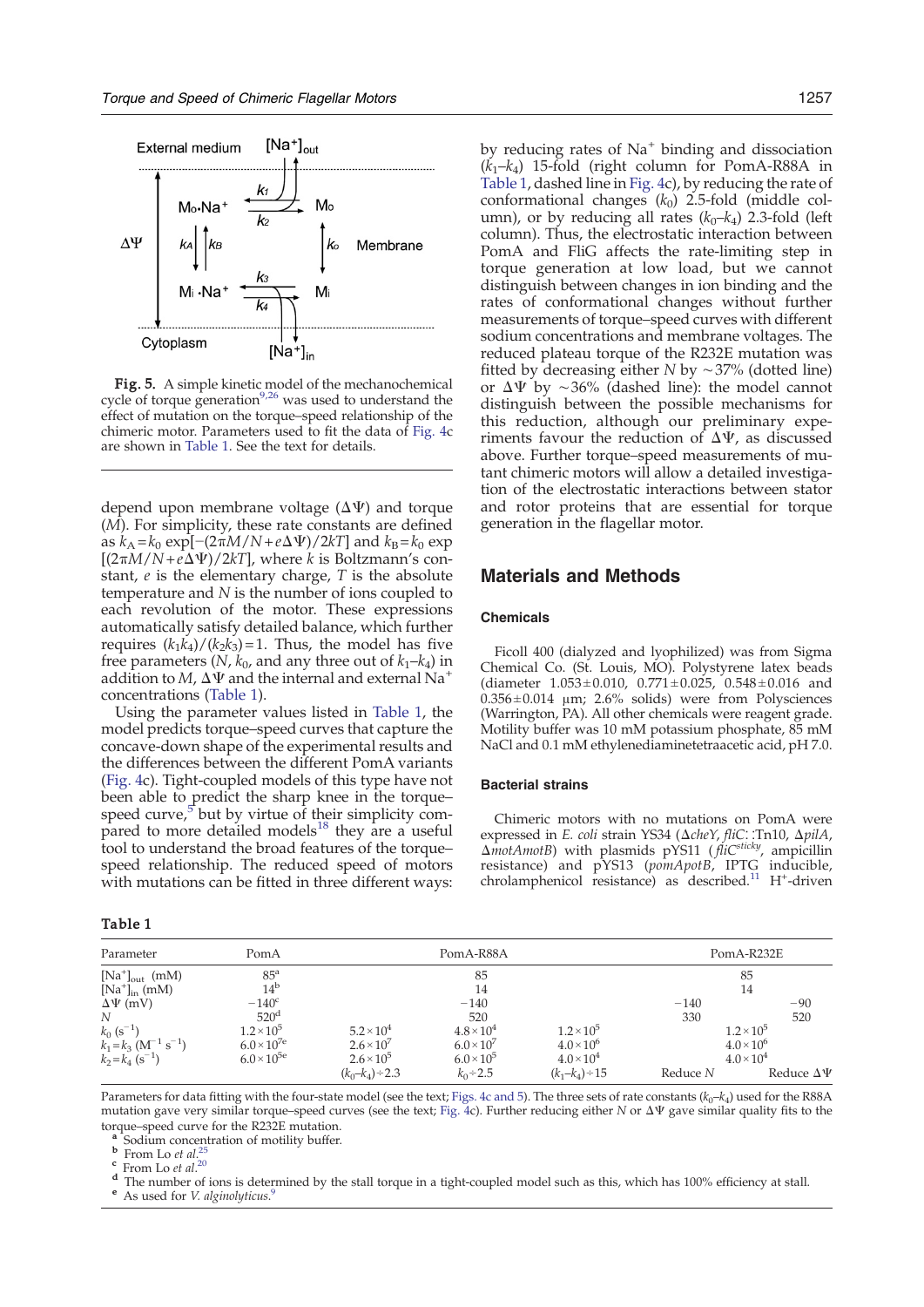<span id="page-7-0"></span>motors were expressed in E. coli strain HCB1271 (fliC∷Tn10, ΔpilA′-KnR, motA448) with plasmids pDFB36 (motA, IPTG inducible, ampicillin resistance) and pDF313Cm (fliC<sup>sticky</sup>, chrolamphenicol resistance) as described.<sup>[10](#page-8-0)</sup> Chimeric motors with PomA mutations<sup>13</sup> were expressed in E. coli strain JHC36 (this work). The fliC<sup>sticky</sup> region of strain PS2589 (a gift from Jeffrey Stock, Princeton University) chromosome was amplified using primers that annealed approximately 500 bp upstream and<br>downstream of *fliC<sup>sticky</sup>*. This PCR fragment was digested with SphI/SacI, ligated into the suicide vector pDS132,<sup>[27](#page-8-0)</sup> sequenced and transformed into electrocompetent strain YS34. Genomic replacement of fliC with fliC<sup>sticky</sup> was carried out as described $27$  and gene replacement confirmed by Southern blot analysis and PCR. The resultant strain was designated JHC36. Chimeric stators were expressed in JHC36 from plasmids pTH200, pTH201 and pTH202, which are pMMB206 derivatives carrying PomA/PotB, PomA-R88A/ PotB,and PomA-R232E/PotB, respectively, inducible by IPTG. For swimming assays, chimeric stators were expressed in strain RP6894 ( $\Delta$ *motAmotB*, normal flagellar filaments,<sup>[17](#page-8-0)</sup> from plasmids pTH200, pTH201 and pTH202.

#### Cell culture and stator expression

Cells were grown from frozen stocks with shaking in T broth (1% Bacto tryptone, 0.5% NaCl) containing 25 μg/ml chrolamphenicol and 50  $\mu$ g/ml ampicillin at 31 °C for 5 h. For full induction of chimeric stator proteins, cells were grown in the presence of 0.05 mM IPTG. For full induction of wild-type  $H^+$  stator proteins, cells were treated with 5 mM IPTG at 25 °C for 3 h after growth at 25 °C to OD<sub>590</sub> of ∼0.4. IPTG concentrations and growth times were selected to give the maximum rotation rate within the ranges tested (0.005–5 mM, 2–8 h). For resurrection experiments cells were grown with 0–0.005 mM IPTG, and resurrections were observed typically within 1 h after application of 0.05–0.9 mM IPTG in motility buffer containing 10% T broth.

#### Swimming cells

After application of 20 mM serine, which was used to suppress clockwise rotation, cells in T broth were observed for 1 min under a phase-contrast microscope and recorded on a videotape for later analysis. Cells that moved more than  $5 \mu m$  in  $\overline{1}$  s were counted as swimming cells. Cells which moved less than  $5 \mu m$  in 1 s (due to Brownian motion) were counted as nonswimming cells. Some nonswimming cells showed behavior distinct from Brownian motion, such as very slow swimming due to frequent changes in swimming direction (N1 s<sup>-1</sup>), rotation of the cell body with the filament stuck to the glass surface, or complete immobilization stuck to the glass surface. Such cells were ∼10% of the population for all three motor types and were excluded in this analysis. Swimming fraction was calculated as number of swimming cells divided by the total number of cells that were not excluded from the analysis. Swimming fractions, mean $\pm$ SD, were estimated from three different cultures. Swimming speeds, mean ± SD, were calculated from 60 cells.

#### Torque–speed measurements

Polystyrene beads were attached to truncated flagella and their position was measured with back focal plane interferometry as described, $10$  except using a laser of wavelength 632.8 nm (He–Ne laser, 05LHP-111, Melles Griot, USA) or 1064 nm (diode-pumped solid-state laser, L04-1000S-1064, Elforlight, Northants, UK). Rotational speed was obtained from power spectra of the bead position as described.<sup>3</sup> All experiments were performed at  $23$  °C.

Torque was calculated as described in the text, using the reported viscosity of a Ficoll solution.<sup>8</sup> The rotational eccentricity of a bead was estimated from the quadrant photodiode signal, calibrated using beads stuck to the surface and moved with a piezoelectric stage (P-517P3CL, Physik Instrumente, Germany).

#### Tight-coupled model

The speed of the motor at given torque,  $Na<sup>+</sup>$  concentrations and ΔΨ was predicted using the four-state model of [Fig. 5](#page-6-0) as described.<sup>[9,26](#page-8-0)</sup>

## Acknowledgements

We thank Prof. David Blair for the gift of the strain RP6894 and Prof. Judith Armitage and Dr. Jennifer Chandler for help with the construction of strain JHC36. This work was supported by Grants-in-Aid for Scientific Research from the Japan Society for the Promotion of Science (A.I.). C.-J.L. thanks Swire Group/ORS for financial support. Y. S. thanks Uehara Memorial Foundation and Murata Overseas Scholarship Foundation for financial support. The research of R.B. was supported by the EPSRC and BBSRC, the Interdisciplinary Research Collaboration in Bionanotechnology and the EU FP6 programme, and of G.W. by the Interdisciplinary Research Collaboration in Bionanotechnology.

## References

- 1. Blair, D. F. (2003). Flagellar movement driven by proton translocation. FEBS Lett. 545, 86–95.
- 2. Yorimitsu, T. & Homma, M. (2001). Na<sup>+</sup>-driven flagellar motor of Vibrio. Biochim. Biophys. Acta, 1505, 82–93.
- 3. Reid, S. W., Leake, M. C., Chandler, J. H., Lo, C. J., Armitage, J. P. & Berry, R. M. (2006). The maximum number of torque-generating units in the flagellar motor of Escherichia coli is at least 11. Proc. Natl Acad. Sci. USA, 103, 8066–8071.
- 4. Berg, H. C. & Turner, L. (1993). Torque generated by the flagellar motor of Escherichia coli. Biophys. J. 65, 2201–2216.
- 5. Berry, R. M. & Berg, H. C. (1999). Torque generated by the flagellar motor of Escherichia coli while driven backward. Biophys. J. 76, 580–587.
- 6. Berry, R. M. & Berg, H. C. (1997). Absence of a barrier to backwards rotation of the bacterial flagellar motor demonstrated with optical tweezers. Proc. Natl Acad. Sci. USA, 94, 14433–14437.
- 7. Li, G. & Tang, J. X. (2006). Low flagellar motor torque and high swimming efficiency of Caulobacter crescentus swarmer cells. Biophys. J. 91, 2726–2734.
- 8. Chen, X. & Berg, H. C. (2000). Torque–speed relation-